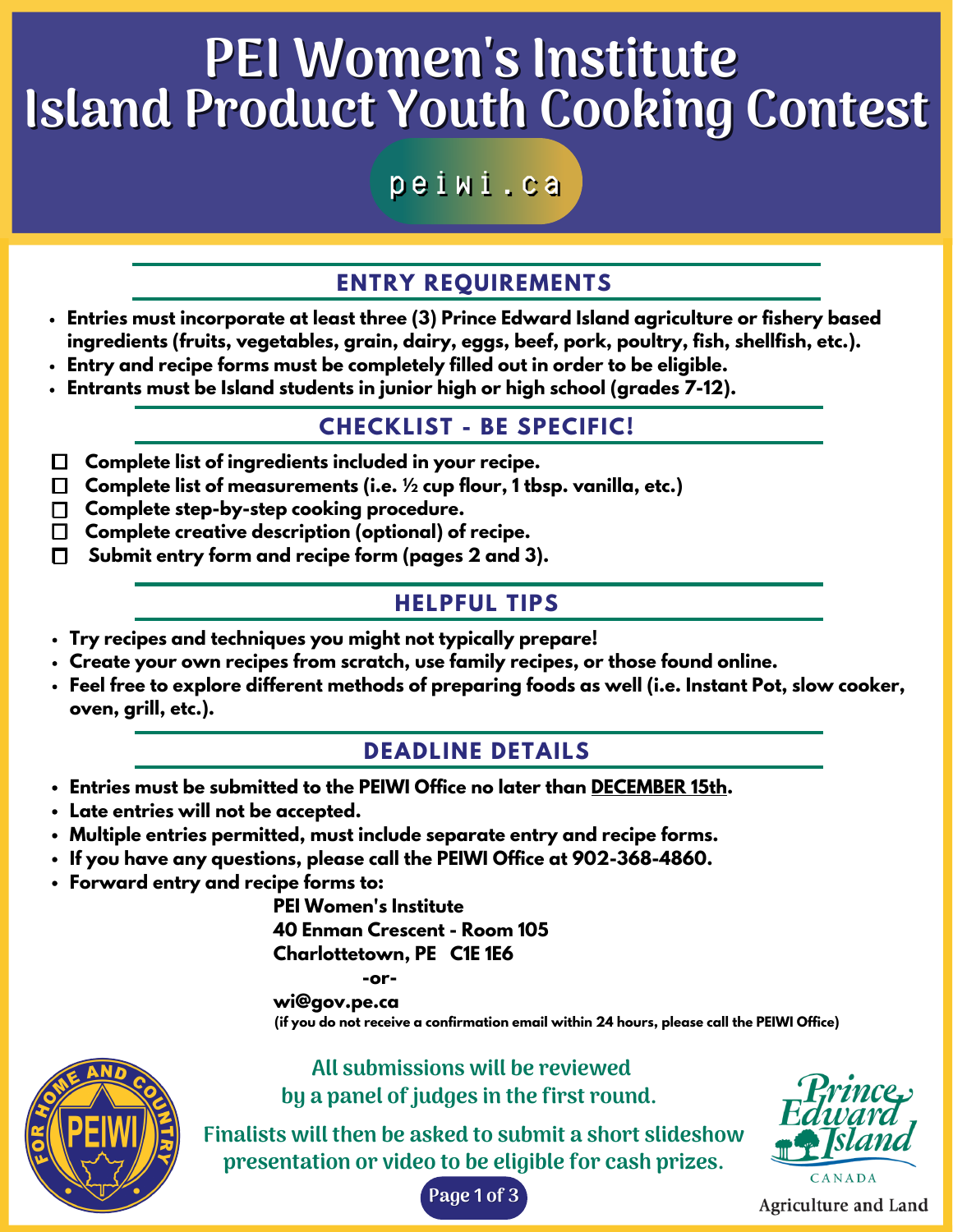# **GREEN** Island Product Youth Cooking Contest PEI Women 's Institute

# **ENTRY FORM**

### **CHECK EITHER SINGLE OR GROUP ENTRY AND FILL OUT\* THE CORRESPONDING INFORMATION BELOW: \*PLEASE PRINT CLEARLY**

| <b>LESINGLE ENTRY</b>                                                                                          |
|----------------------------------------------------------------------------------------------------------------|
|                                                                                                                |
| LAST NAME: And the contract of the contract of the contract of the contract of the contract of the contract of |
|                                                                                                                |
|                                                                                                                |
|                                                                                                                |
|                                                                                                                |
|                                                                                                                |
|                                                                                                                |
|                                                                                                                |
|                                                                                                                |
|                                                                                                                |
| <b>GROUP ENTRY - PLEASE NOTE A "GROUP LEADER" MUST BE IDENTIFIED</b>                                           |
|                                                                                                                |
|                                                                                                                |
|                                                                                                                |
|                                                                                                                |
|                                                                                                                |
|                                                                                                                |
|                                                                                                                |
|                                                                                                                |
|                                                                                                                |
|                                                                                                                |
| NAMES OF ALL GROUP MEMBERS: WE ARREST AND A CONTROL CONTROL AND THE SERVICE OF ALL CROUP MEMBERS:              |
|                                                                                                                |

### **GROUP LEADER'S SIGNATURE: \_\_\_\_\_\_\_\_\_\_\_\_\_\_\_\_\_\_\_\_\_\_\_\_\_\_\_\_\_\_\_\_\_\_\_\_\_\_\_\_\_\_\_\_\_\_\_\_\_\_\_\_\_\_\_\_\_**

I/we give permission for this recipe to be entered into the Island Product Youth Cooking Contest. All entries will become property of the sponsor, PEI Women's Institute. Entry and recipe forms can be downloaded at *peiwi.ca*. This form must be attached to all recipes in order for the entry to be eligible for this contest. More than one entry is eligible. Deadline is DECEMBER 15. Please email to wi@gov.pe.ca or mail to 40 Enman Crescent - Room 105, Charlottetown, PE C1E 1E6.  $\Box$ 

**\_\_\_\_\_\_\_\_\_\_\_\_\_\_\_\_\_\_\_\_\_\_\_\_\_\_\_\_\_\_\_\_\_\_\_\_\_\_\_\_\_\_\_\_\_\_\_\_\_\_\_\_\_\_\_\_\_\_\_\_\_\_\_\_\_\_\_\_\_\_\_\_\_\_\_\_\_\_\_\_\_\_\_\_\_\_\_\_**